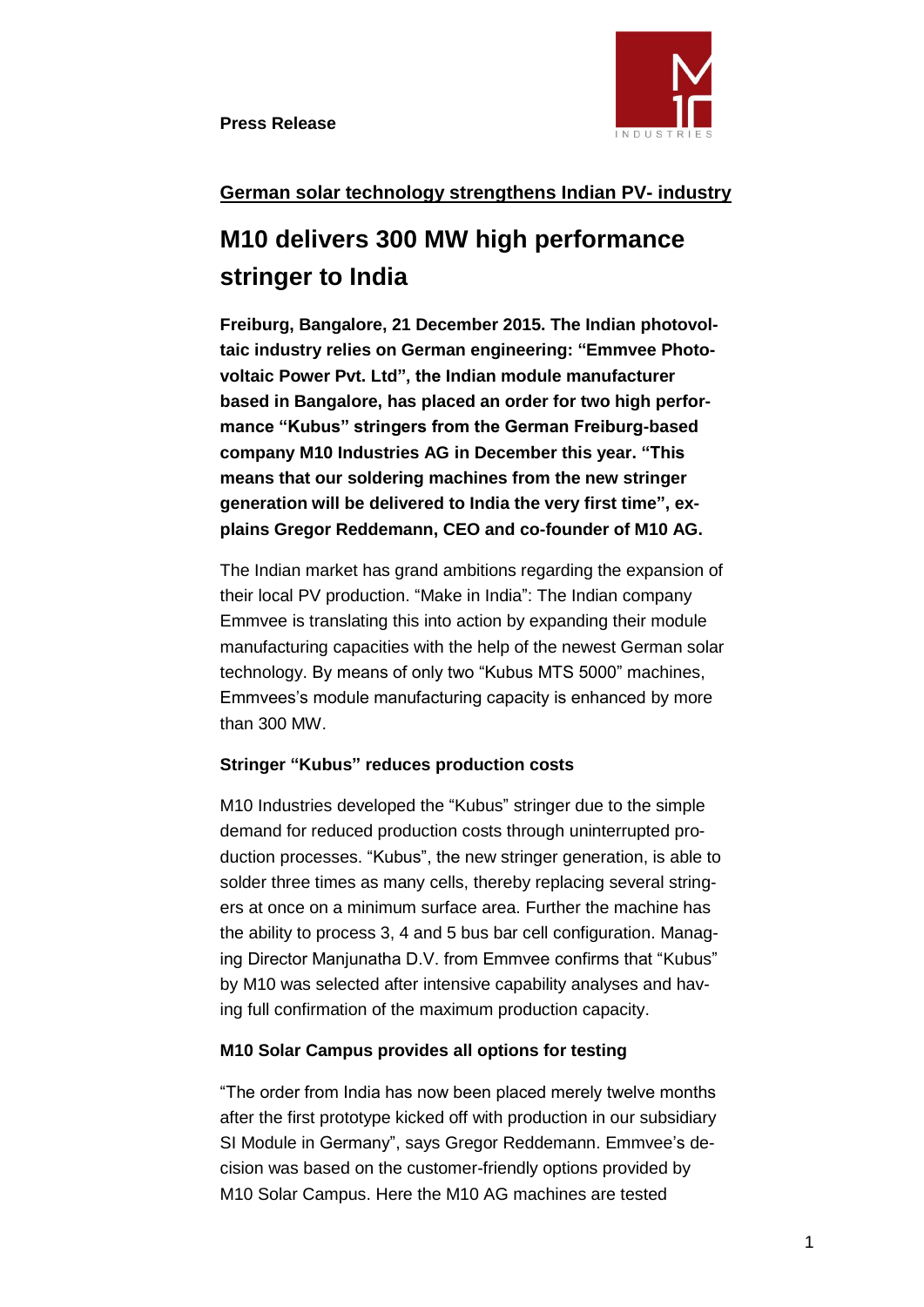## **Press Release**



internally under production conditions. The certified production line at M10 Solar Campus provides all necessary quality-relevant options for testing.

## **Characters (incl. spaces): 2,134**

## **Information about the M10 Industries AG Group:**

The new competence centre "M10 Solar Campus", consisting of SI Module and M10 AG, combines development with production and technology: **M10 Industries AG** develops and builds systems for the solar industry, which distinguish themselves through innovation, quality and high performance. **SI Module GmbH** produces high-quality photovoltaic modules. As an M10 Industries subsidiary SI Module also serves as a technology and service centre for the new high performance stringer "Kubus". All the corporate Group's products are consistently manufactured in Germany.

#### **Pictures:**

"Kubus" - the most powerful stringer in the world



Ribbons can be exchanged at any time without interrupting ongoing production.